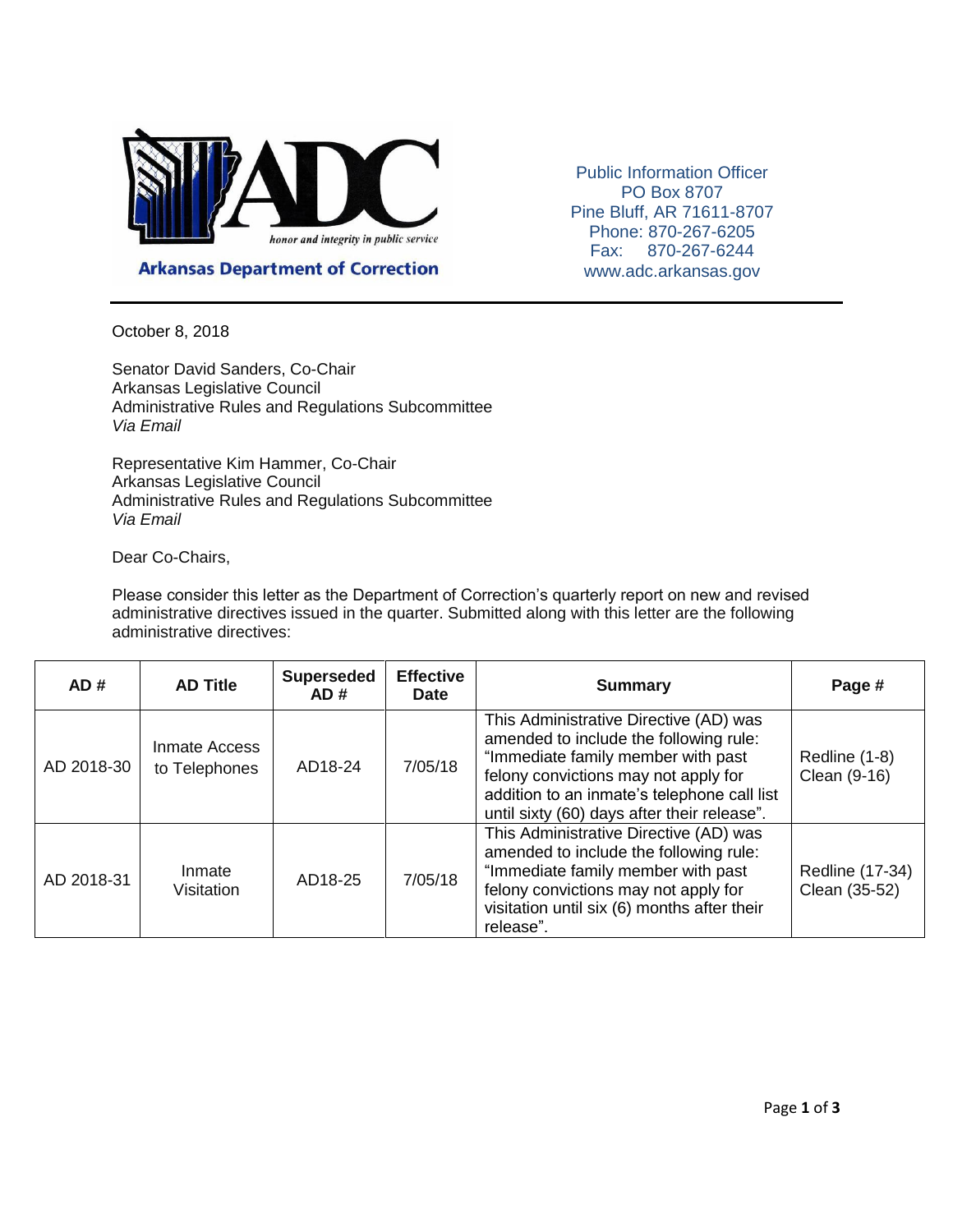| AD#        | <b>AD Title</b>                                                               | <b>Superseded</b><br>AD# | <b>Effective</b><br><b>Date</b> | <b>Summary</b>                                                                                                                                                                                                                                                                                                                                                                                                                                                                                                                       | Page #                               |
|------------|-------------------------------------------------------------------------------|--------------------------|---------------------------------|--------------------------------------------------------------------------------------------------------------------------------------------------------------------------------------------------------------------------------------------------------------------------------------------------------------------------------------------------------------------------------------------------------------------------------------------------------------------------------------------------------------------------------------|--------------------------------------|
| AD 2018-32 | <b>Uniform Policy</b>                                                         | AD17-19                  | 7/05/18                         | This Administrative directive (AD) was<br>amended to allow male officers to wear<br>facial hair that does not prevent a seal<br>on the self-contained breathing<br>apparatus (SCBA) or a gas mask.<br>Amendments also allow female officers<br>to wear the following: extensions that do<br>not extend over the collar or ears and do<br>not interfere with the seal/fit of the SCBA<br>or a gas mask; fingernails polished with<br>only one color of non-decorative polish;<br>and clear acrylic nails that conform to<br>standards | Redline (53-63)<br>Clean (64-73)     |
| AD 2018-33 | <b>Travel Rules</b><br>and<br>Regulations                                     | AD13-169                 | 7/09/18                         | This Administrative Directive was<br>amended to clarify the mileage<br>reimbursement procedure for the use of<br>private vehicles.                                                                                                                                                                                                                                                                                                                                                                                                   | Redline (74-79)<br>Clean (80-85)     |
| AD 2018-34 | Inmate<br>Disciplinary<br>Manual                                              | AD18-12                  | 7/12/18                         | This Administrative Directive (AD) was<br>amended to reflect the proper rule<br>violation number for "Failure to obey an<br>order".                                                                                                                                                                                                                                                                                                                                                                                                  | Redline (86-124)<br>Clean (125-163)  |
| AD 2018-35 | Punitive<br>Housing/<br>Restriction                                           | AD18-26                  | 7/12/18                         | This Administrative Directive (AD) was<br>amended to remove inmate disciplinary<br>rule violations 09-13 and 17-3. Neither<br>violation is currently used.                                                                                                                                                                                                                                                                                                                                                                           | Redline (164-172)<br>Clean (173-181) |
| AD 2018-36 | Bathing and<br>Personal<br>Hygiene and<br><b>Hair Care</b><br><b>Services</b> | AD13-69                  | 8/9/18                          | This Administrative Directive (AD) was<br>amended to clarify the issuance of<br>pocket combs by adding the phrase "as<br>needed".                                                                                                                                                                                                                                                                                                                                                                                                    | Redline (182)<br>Clean (183)         |
| AD 2018-37 | Inmate<br>Correspondence                                                      | AD17-23                  | 8/9/18                          | This Administrative Directive (AD) was<br>amended to clarify the procedure for<br>disposing of mail with an incomplete<br>return address. A notification will be sent<br>to the inmate advising when their mail<br>has been rejected and the reason why.                                                                                                                                                                                                                                                                             | Redline (184-192)<br>Clean (193-201) |
| AD 2018-38 | Safety Plan                                                                   | AD11-06                  | 8/17/18                         | This Administrative Directive (AD) was<br>amended to clarify the responsibilities of<br>the Workplace Safety Coordinator.                                                                                                                                                                                                                                                                                                                                                                                                            | Redline (202-217)<br>Clean (218-232) |
| AD 2018-39 | Information<br>Technology<br>Acceptable use<br>Policy                         | AD16-21                  | 8/24/18                         | This Administrative Directive (AD) was<br>amended to remove references to social<br>media, which is now covered in a<br>separate AD.                                                                                                                                                                                                                                                                                                                                                                                                 | Redline (233-248)<br>Clean (249-261) |